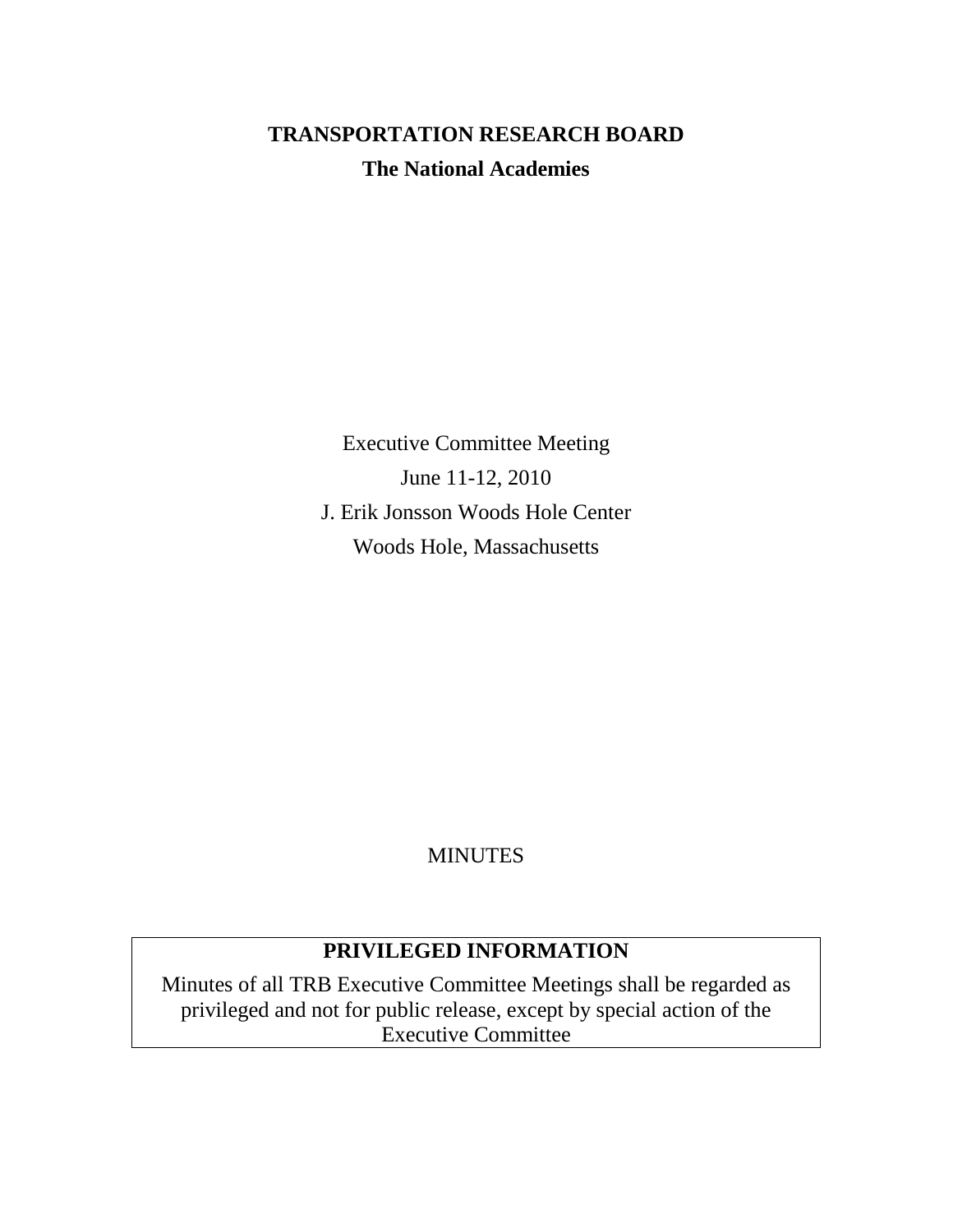#### TRANSPORTATION RESEARCH BOARD **Executive Committee Meeting and Policy Session Discussion Minutes** June 11-12, 2010 J. Erik Jonsson Woods Hole Center **Woods Hole, Massachusetts**

#### **Table of Contents**

| UPDATE ON TRAFFIC SAFETY LESSONS FROM BENCHMARK NATIONS-NEW TRB REPORT 8            |  |
|-------------------------------------------------------------------------------------|--|
|                                                                                     |  |
|                                                                                     |  |
| POLICY SESSION: DEFINITIONAL ISSUES RELATED TO THE CONCEPT OF LIVABILITY (PART 1 OF |  |
|                                                                                     |  |
|                                                                                     |  |
|                                                                                     |  |
|                                                                                     |  |
|                                                                                     |  |
|                                                                                     |  |
|                                                                                     |  |
|                                                                                     |  |
| POLICY SESSION: DEFINITIONAL ISSUES RELATED TO THE CONCEPT OF LIVABILITY (PART 2 OF |  |
|                                                                                     |  |
|                                                                                     |  |
|                                                                                     |  |
|                                                                                     |  |
|                                                                                     |  |
|                                                                                     |  |
|                                                                                     |  |
|                                                                                     |  |
| NEXT MEETING AND ADIOURNMENT 14                                                     |  |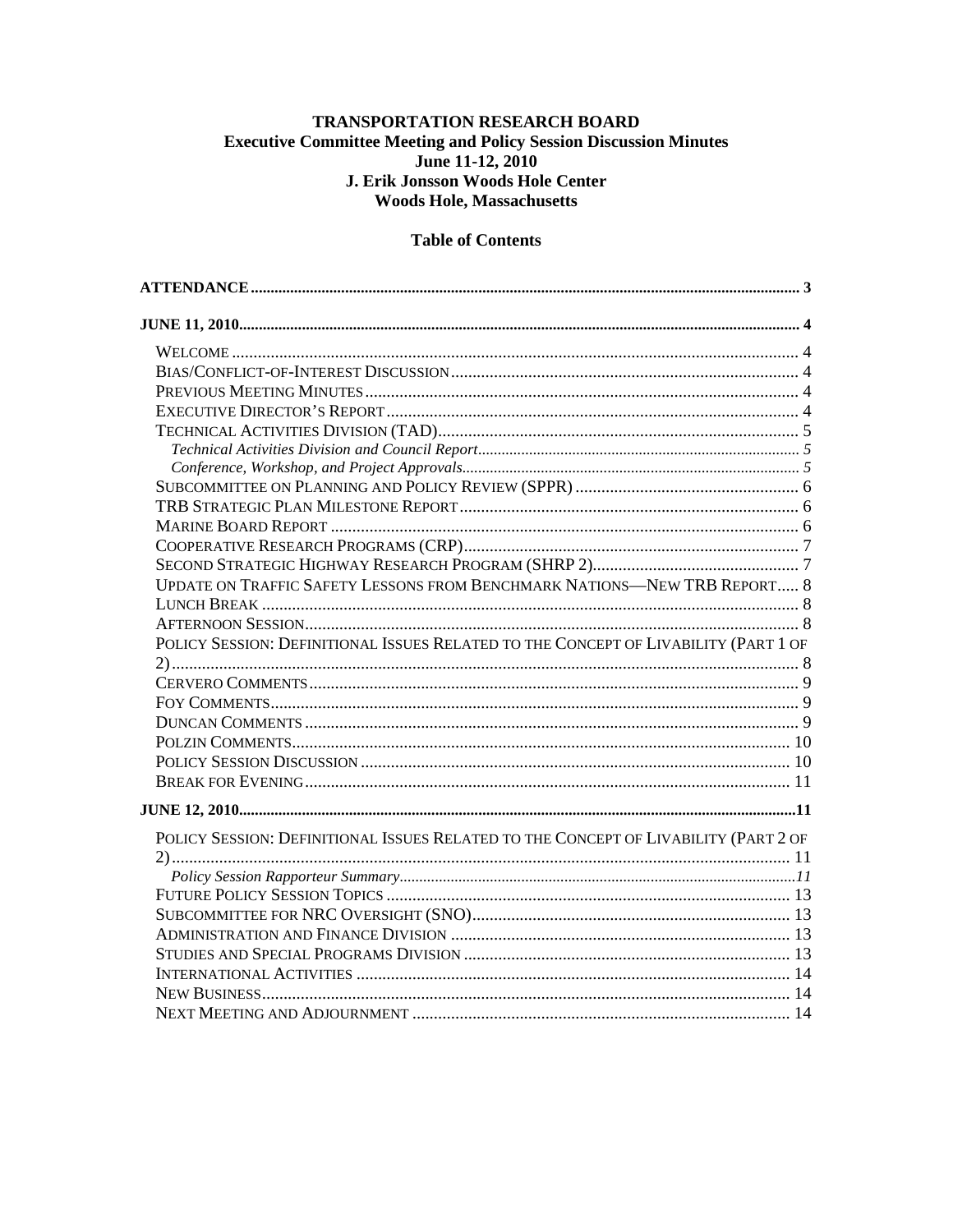#### **TRB Executive Committee Meeting Attendance June 11-12, 2010 Woods Hole, Massachusetts Attendance**

#### <span id="page-2-0"></span>**EXECUTIVE COMMITTEE**

| Michael Morris       | Chair      |
|----------------------|------------|
| Peter Appel          | Ex Officio |
| <b>Barry Barker</b>  |            |
| Allen Biehler        |            |
| Rebecca Brewster     | Ex Officio |
| Larry Brown          |            |
| Deborah Butler       |            |
| William Clark        |            |
| Eugene Conti         |            |
| Nicholas Garber      |            |
| John Horsley         | Ex Officio |
| William Millar       | Ex Officio |
| Debra Miller         |            |
| Neil Pedersen        |            |
| Peter Rogoff         | Ex Officio |
| Sandra Rosenbloom    |            |
| Gerry Schwartz       |            |
| C. Michael Walton    |            |
| <b>Steven Scalzo</b> |            |
| <b>Beverly Scott</b> |            |
| Daniel Sperling      |            |
| Kirk Steudle         |            |
| Douglas Stotlar      |            |
|                      |            |

## **MARINE BOARD CHAIR**

Malcolm MacKinnon

#### **TECHNICAL ACTIVITIES COUNCIL CHAIRS**

Jeannie Beckett Robert Johns Edward Kussy Peter Mandle

#### **TRB STAFF**

Cindy Baker Ann Brach Stephen Godwin Neil Hawks Russell Houston Christopher Jenks Michael LaPlante Mark Norman Suzanne Schneider Robert Skinner

#### **GUESTS**

| Lisa Aultman-Hall        | U of Vermont       |
|--------------------------|--------------------|
| Robert Bertini           | RITA               |
| Robert Cervero           | <b>UC</b> Berkeley |
| Douglas Duncan           | CivicUS            |
| Douglas Foy              | Serrafix           |
| John Gray                | AAR                |
| Kevin Knight             | USACE              |
| Greg Nadeau              | <b>FHWA</b>        |
| Jeffrey Paniati          | <b>FHWA</b>        |
| <b>Steven Polzin</b>     | U of South Florida |
| John Porcari             | U.S. DOT           |
| Nan Shellabarger         | <b>FAA</b>         |
| Michael Trentacoste FHWA |                    |
| Vincent Valdes           | <b>FTA</b>         |
| Martin Walker            | <b>FMCSA</b>       |
|                          |                    |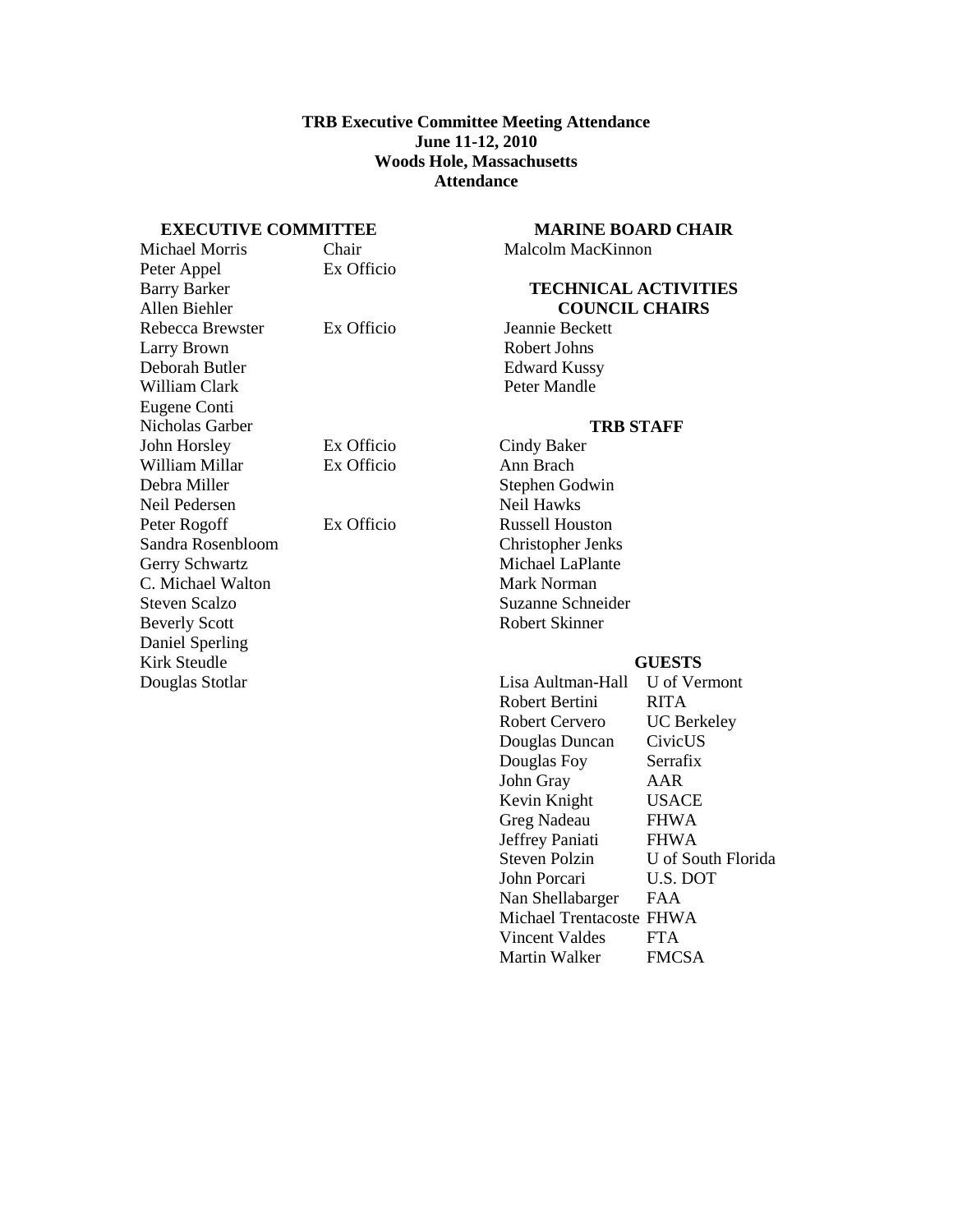#### **TRANSPORTATION RESEARCH BOARD Executive Committee Meeting and Policy Session Minutes June 11-12, 2010**

#### **Woods Hole, Massachusetts**

<span id="page-3-0"></span>*Highlighted areas indicate Executive Committee action.*

#### **June 11, 2010**

#### <span id="page-3-1"></span>**Welcome**

Transportation Research Board Executive Committee Chair Michael Morris called the meeting to order at approximately 8:30 a.m. Chairman Morris welcomed everyone in attendance. Self-introductions were made. Morris announced that a nominating committee is being established to identify candidates to fill the seats of Executive Committee members whose terms will expire at the end of the year.

#### <span id="page-3-2"></span>**Bias/Conflict-of-Interest Discussion**

A bias/conflict-of-interest discussion was held, in which members of the Executive Committee were given the opportunity to disclose potential biases or conflicts of interest they could have related to areas that might be discussed at this or future Executive Committee meetings. No members reported any conflicts of interest related to the Executive Committee's duties.

#### <span id="page-3-3"></span>**Previous Meeting Minutes**

The minutes of the January 13-14, 2010, meeting of the Executive Committee were approved.

#### <span id="page-3-4"></span>**Executive Director's Report**

Robert Skinner provided a report on a number of items concerning TRB as detailed in the Executive Director's Report (Tab 2 of the agenda book). During his presentation, Skinner highlighted the following:

- TRB's programs continue to be strong technically and financially, and taken together, they constitute TRB's largest program level ever.
- TRB has several high-visibility studies under way. These include studies on electronic vehicle controls and unintended acceleration; federal funding of transportation improvements in base realignment and closure cases; the offshore oil and gas platform inspection program of the Minerals Management Service; and causes of the Deepwater Horizon explosion, fire, and oil spill in the Gulf of Mexico. (Steve Godwin, director of the Studies and Special Program division, provided more details on these studies during his presentation.)
- Short-term extensions of the existing federal-aid surface transportation program have provided additional funding for the second Strategic Highway Research Program (SHRP 2). The extra funding has essentially funded the program at the originally authorized level.
- SHRP 2's naturalistic driving field study, which will instrument about 2,000 vehicles, is about to get under way.
- Significant effort and emphasis has been placed on international coordination within SHRP 2, and it is paying off with loaned staff and attention from other countries.
- The Airport Cooperative Research Program is really hitting its stride now with the release of a steady stream of completed research results.
- After several years of discussion, the prospects for the Department of Homeland Security becoming a sponsor of TRB are good. *(Subsequent to the meeting, the Research and Science Directorate of DHS become a sponsor of TRB.)*
- Skinner asked that members of the Executive Committee send him suggestions for individuals who should be considered to receive the Turner Medal for Lifetime Achievement in Transportation.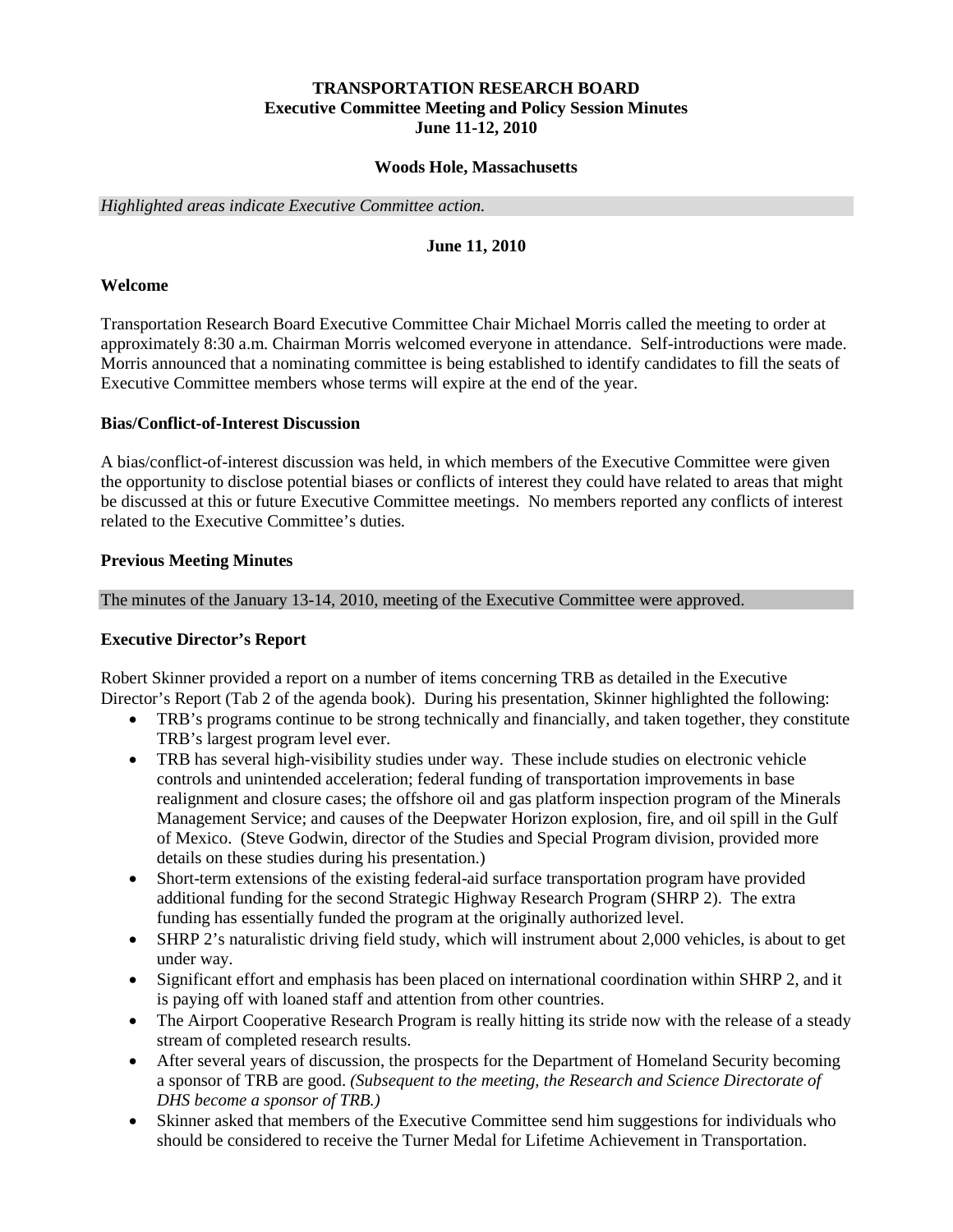- The restoration of the National Academy of Sciences (NAS) building is scheduled to begin on June 15, 2010. As a result of the closing of the NAS building, the SHRP 2, Synthesis, and Innovations Deserving Exploratory Analysis (IDEA) programs have had to temporarily relocate to the Arnold and Porter building—about 5 blocks from the Keck building, which houses the rest of TRB's staff.
- An extension of the Safe, Accountable, Flexible, Efficient Transportation Equity Act: A Legacy for Users (SAFETEA-LU) is in effect until December 31, 2010. Skinner warned that in a highly charged election year, the prospects for a federal surface transportation reauthorization bill this year are dim.
	- o In a subsequent discussion on the topic, members of the Executive Committee generally agreed with Skinner's assessment.

## <span id="page-4-0"></span>**Technical Activities Division (TAD)**

### <span id="page-4-1"></span>Technical Activities Division and Council Report

Robert Johns and Mark Norman reported on activities of the Technical Activities Council (TAC) and Technical Activities Division as detailed in their report (Tab 4A of the agenda book). Their presentations highlighted the following:

- The Technical Activities Council met on June 10. A major portion of the meeting was devoted to brainstorming on critical and cross-cutting issues. The TAC came up with about 90 issues - with policy, finance and funding, and institutions as the driving forces. The list will now go to the committees for their use in targeting activities. It is expected that the list will also eventually be used in helping to update the TRB critical issues document and in developing cross-cutting sessions for the TRB Annual Meeting.
- TAC is implementing actions to address comments on data for decisions and performance management made at the January 2010 TRB Executive Committee meeting.
- Pilot efforts are being initiated to provide more formal mechanisms for younger standing committee members to provide input to the TRB Technical Activities Division.
	- o Nick Garber encouraged increased effort to involve graduate students in standing committees.
- The 2010 TRB  $89<sup>th</sup>$  Annual Meeting attracted more than 10,100 registrants, which was a slight increase over last year. The program included 3,000 presentations. The exhibit space was sold out the equivalent of 200 booths.
- Planning for the 2011 TRB  $90<sup>th</sup>$  Annual Meeting is under way. The spotlight theme for the 2011meeting is "Transportation, Livability, and Economic Development in a Changing World."
- TRB implemented additional measures to bring more of the 2010 Annual Meeting to state department of transportation employees and other TRB supporters who could not travel. This included making available all the presentation slides and approximately 45 sessions recorded as esessions.
	- o Neil Pedersen suggested that the TAD work closely with committees within the American Association of State Highway and Transportation Officials to enhance the effort of getting the word out to state employees on what they receive from TRB.

### <span id="page-4-2"></span>Conference, Workshop, and Project Approvals

The Executive Committee approved TRB sponsorship or cosponsorship of the following conferences:

- 14<sup>th</sup> International Conference on HOV/HOT and Managed Lanes (sponsor)
- Strategies for Meeting Critical Data Needs for State and Metropolitan Transportation Agencies (sponsor)
- 6th International Driving Symposium on Human Factors in Driver Assessment, Training and Vehicle Design (cosponsor)
- TRANSED 2012 -- The 13th International Conference on Mobility and Transport for Elderly and Disabled People (cosponsor)
- 13<sup>th</sup> National Transportation Planning Applications Conference (sponsor)
- Emerging Issues in Safe and Sustainable Mobility for Older People (sponsor)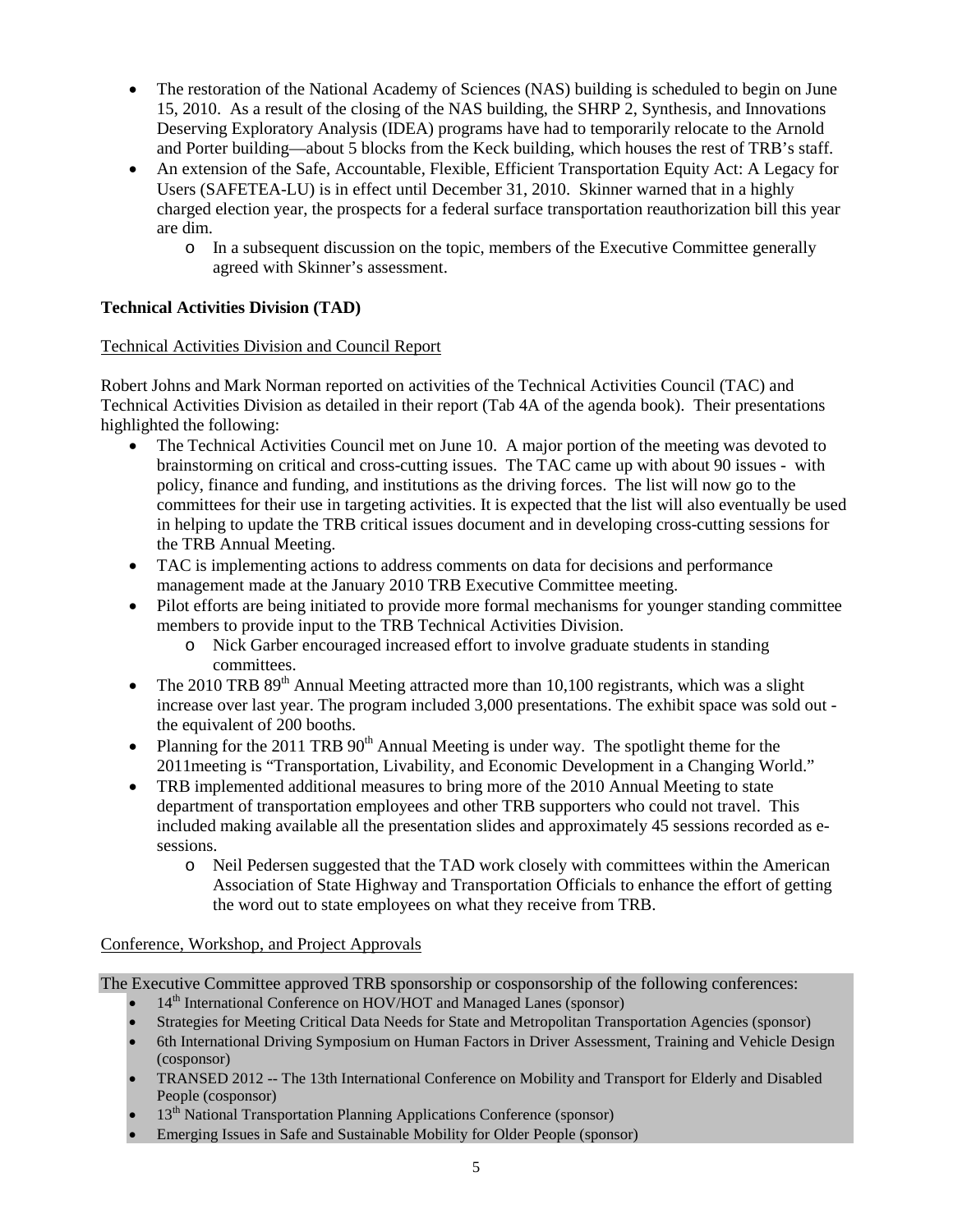- o This conference was approved with the understanding that the transit community would be involved in this event.
- International Symposium on Pavement Surface Characteristics of Roads and Airports (SURF) (cosponsor)

### <span id="page-5-0"></span>**Subcommittee on Planning and Policy Review (SPPR)**

Michael Morris presented the SPPR report in the absence of Adib Kanafani, SPPR chair. Morris described the role of the subcommittee (Tab 3B of the agenda book) as the group charged with providing guidance and input to TRB between meetings of the Executive Committee.

- Morris noted that the SPPR met on May 3, 2010. Topics addressed in the meeting included the following:
	- o Review of the third milestone report on implementation of the TRB Strategic Plan.
	- o The process the U.S. Department of Transportation is using to develop a new 5-year research, development, and technology (RD&T) strategic plan.
	- o The development of a proposal to initiate either a conference or study that would develop a strategic assessment of the many transportation data assessment activities under way.
	- o A review of how the Marine Board focuses on strategic initiatives.
	- o Development of a prospectus for a study to explore how to pay for the operating costs of intercity passenger rail, and discussion on how TRB might draw on international experience in that study.
- Morris noted that other items discussed by the SPPR are to be addressed during later parts of this meeting.

### <span id="page-5-1"></span>**TRB Strategic Plan Milestone Report**

Suzanne Schneider summarized major activities taking under way in implementing the objectives of the TRB Strategic Plan, as detailed in her report (Tab 5A of the agenda book). During her presentation she highlighted the following item:

- The bold and italic items in the report highlight the most recent accomplishment in each area.
- The current plan was adopted in June 2007, and it is time to begin thinking about an update. That effort has been put on hold based on the uncertainty surrounding the federal surface transportation reauthorization process, as well as other political and economic uncertainties in the current climate.
- In the interim, however, there may be some issues that should be given more focus/priority in implementing the Strategic Plan. Those include:
	- o Strengthen the portfolio of funding sources for TRB's core program.
	- o Increase the private sector's connections with and involvement in TRB.
	- o Identify ways that TRB can preserve/strengthen the relevance of services offered under its core programs to its traditional public-sector sponsors.
	- o Secure outside funding to enable continuation of the TRB Minority Student Fellows Pilot Program.
		- Schneider noted that two sponsors have been identified for the 2010-2011 program. The organizations are supporting students from colleges in their vicinity, which may be a good model for attracting other sponsors.
	- o Identify future transportation challenges and explore means of addressing them.<br>  $\circ$  Focus some of TRB's enhanced communications tools on reaching out to more of
	- Focus some of TRB's enhanced communications tools on reaching out to more elected and appointed officials and decision makers concerning the benefits of participating in TRB and the value of research.

### <span id="page-5-2"></span>**Marine Board Report**

RADM Malcom MacKinnon (ret), Chair of TRB's Marine Board, briefed the Executive Committee on recent Marine Board activities and initiatives (Tab 3D of the agenda book). Highlights of his presentation include the following: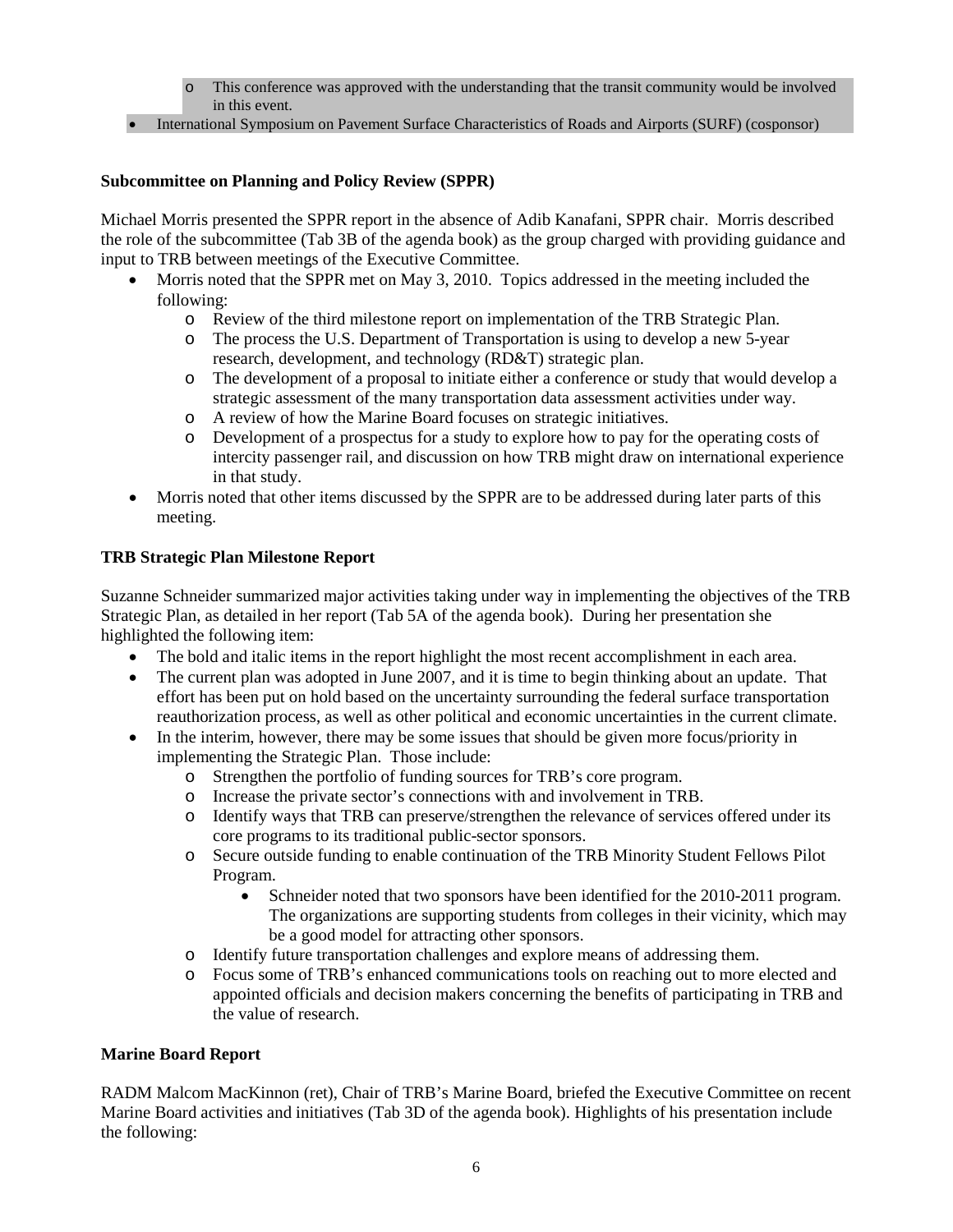- The Marine Board's mission is to serve the national interest by providing evaluations and advice concerning the ability of the nation's marine transportation system and marine industries to operate safely, efficiently, and in an environmentally sensitive manner.
- The Marine Board has been active over the years in the area of oil spills. Before the Deepwater incident, the board was already engaged in a review of the Minerals Management Service's offshore oil and gas platform inspection program.
- The Marine Board is also working on offshore issues related to wind energy turbine structural and operating safety.
- MacKinnon suggested that the complexity and importance of the marine transportation system warrant the development of a marine cooperative research program.

### <span id="page-6-0"></span>**Cooperative Research Programs (CRP)**

Christopher Jenks provided a status report on the National Cooperative Highway Research Program (NCHRP), Transit Cooperative Research Program (TCRP), Airport Cooperative Research Program (ACRP), National Freight Cooperative Research Program (NFCRP), Hazardous Materials Cooperative Research Program (HMCRP), and the pending National Cooperative Rail Research Program (NCRRP), as detailed in the Cooperative Research Programs report (Tab 4D of the agenda book). In addition, he highlighted the following items:

- NCRRP The Passenger Rail Investment and Improvement Act of 2008, enacted in October 2008, authorized establishment of a National Cooperative Rail Research Program (NCRRP). Initially the program will be funded at \$5 million per year though FY 2013 and will address freight rail, intercity passenger, including high-speed rail; and commuter rail that is under the jurisdiction of the Federal Railroad Administration. The U.S. DOT Secretary has responsibility to select the members of the governing board. So that projects can get into the pipeline as soon as possible, CRP is working with several TRB rail standing committees to develop a list of potential first-round projects that can be presented to the governing board.
- NCHRP The American Association of State Highway and Transportation Officials (AASHTO) Standing Committee on Research has recommended an FY 2011 program comprised of 18 continuations and 40 new projects. The program was approved for funding by the Federal Highway Administration and is currently being voted on by the AASHTO Board of Directors. FHWA has initiated collection of FY 2010 funds from the state DOTs. The reconciliation of previous funds and the collection of new funds are the highest priorities for the continued, uninterrupted operation of NCHRP.
- TCRP The governing board will be meeting June 12-13 as part of their annual status meeting. The first panel meetings for FY 2010 projects have been completed and the problem statement solicitations for the FY 2011 program are under way.
- ACRP This was a break-out year for the ACRP program, with the release of 10 publications in the first half of the year. The oversight committee will meet in July to select the FY 2011 projects. The U.S. Government Accountability Office's review of the ACRP program is expected to be released shortly.
- NFCRP Although the FY 2010 projects were selected in October 2009, TRB has been reluctant to aggressively pursue the new projects until assured of continued funding though FY 2010. We are awaiting word from the Research and Innovative Technology Administration on whether funding will be forthcoming for the program.
- HMCRP First panel meetings to refine scopes and issue requests for proposals for the FY 2010 projects will be completed by late June. A solicitation for FY 2011 problem statements has been released. In the coming months, TRB staff will schedule agency selection panel meetings, finalize the reconfigured Technical Oversight Panel, schedule the next annual meeting for the Technical Oversight Panel, and continue to manage individual contracts for research.

#### <span id="page-6-1"></span>**Second Strategic Highway Research Program (SHRP 2)**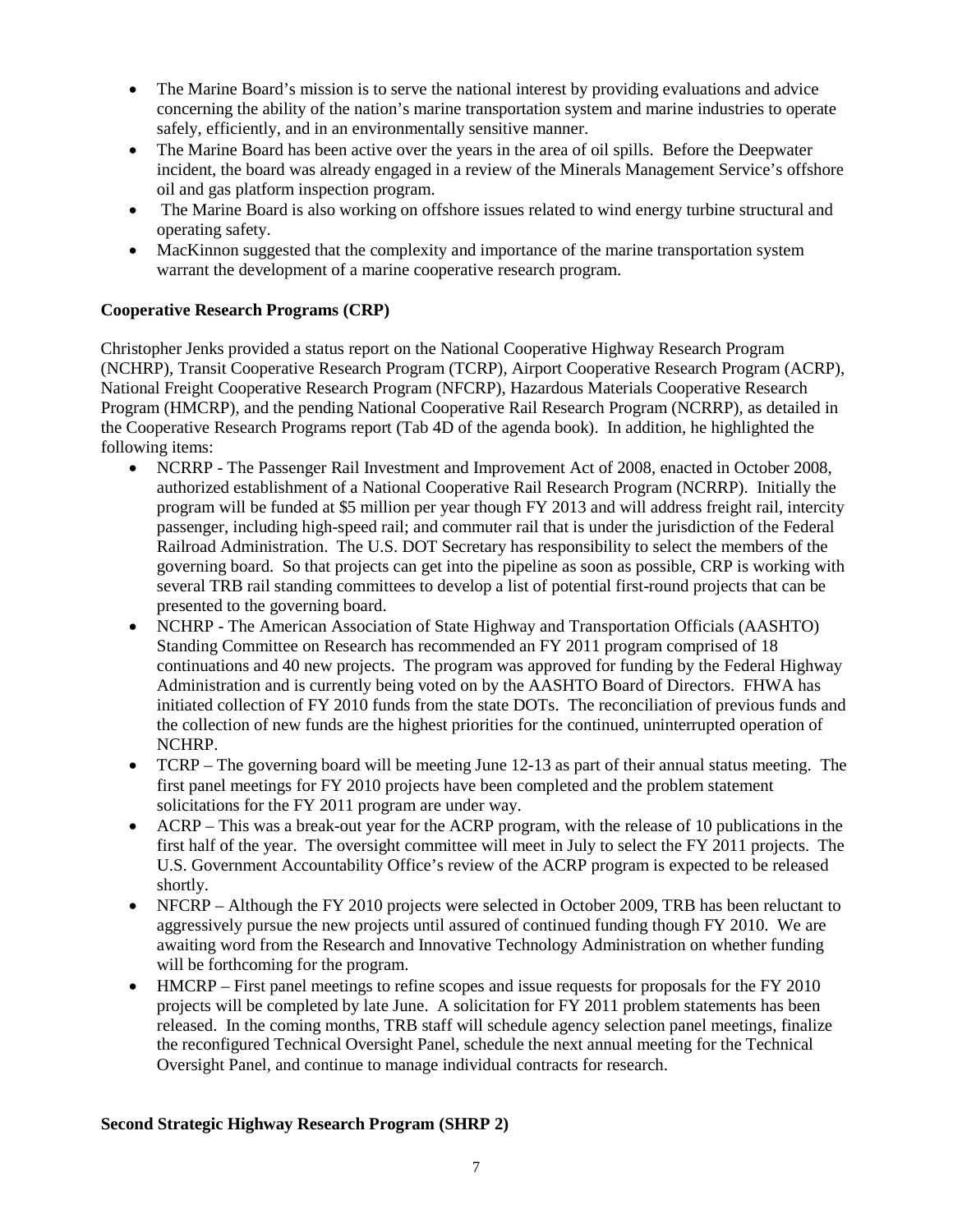Neil Hawks directed members of the Executive Committee to the Strategic Highway Research Program 2 (SHRP 2) report (Tab 4E of the agenda book).

- As a result of continuing resolutions related to the Safe, Accountable, Flexible, and Efficient Transportation Equity Act—A Legacy for Users (SAFETEA-LU), SHRP 2 has had small incremental increases in funding. As a result, the total funds that will be available for SHRP 2 implementation activities will approximate \$60 million by December 31, 2010.
- All four SHRP 2 Technical Coordinating Committees met in April. The committees explored the implementation implications of known and prospective projects for their focus areas, developed an extensive array of potential implementation activities and projects, and identified a subset of those activities that can and should be implemented immediately. Implementation projects that will be initiated in the current year will be selected shortly.
- Focus area highlights include the following:
	- o Safety The National Academy of Sciences and TRB have executed contracts with all six of the research contractors who will be managing the field site operations for the naturalistic driving studies. Volunteer drivers are expected to be behind the wheel of instrumented vehicles by the end of September. *(Subsequent to the meeting, the instrumentation of the vehicles was delayed.)* The procurement of 2,000 data acquisition systems to be used in the in-vehicle driving study will be, at \$10 million, the largest single procurement in SHRP 2.
	- o Renewal Five of the renewal research projects have been completed and four final reports are available. With collaboration from SHRP 2, the Forum of European Highway Research Laboratories is sponsoring two sessions on long-lived bridges as part of the European TRA2008 conference in Brussels during the first week in June.
	- o Reliability Five of the 15 reliability projects are nearing completion. Project L17, A Framework for Travel Time Reliability, is currently in the proposal review stage. This project will gather the many threads of research ongoing in the SHRP 2 Reliability research focus area with findings from the other SHRP 2 focus areas and weave them together into a coherent tool kit for delivery to transportation agencies.
	- o Capacity In January, the beta version of the Transportation for Communities—Advancing Projects through Partnerships and the Transportation Project Impacts Case Studies websites were delivered. The final requests for proposals for the Capacity research focus are being released in 2010.

#### <span id="page-7-0"></span>**Update on Traffic Safety Lessons from Benchmark Nations—New TRB Report**

Stephen Godwin briefed the Executive Committee on a report that is expected to be released this fall. This study report will document the experience of nations such as Sweden, United Kingdom, Netherlands, and Australia in sharply reducing traffic deaths and injuries through safety programs designed to alter driving behavior, and will focus on the strategies these nations used to build public and political support for such interventions.

#### <span id="page-7-1"></span>**Lunch Break**

The Committee recessed at noon for lunch.

#### <span id="page-7-2"></span>**Afternoon Session**

The Executive Committee reconvened at approximately 1:15 p.m.

#### <span id="page-7-3"></span>**Policy Session: Definitional Issues Related to the Concept of Livability (Part 1 of 2)**

Chairman Morris welcomed the policy session panelists and expressed the committee's appreciation for their participation in the session. Members of the panel included Robert Cervero, Professor, Department of City and Regional Planning, and Director, University of California Transportation Center, UC Berkeley; Douglas Foy, President, Serrafix; Douglas Duncan, Senior Vice President, Research and Business Development,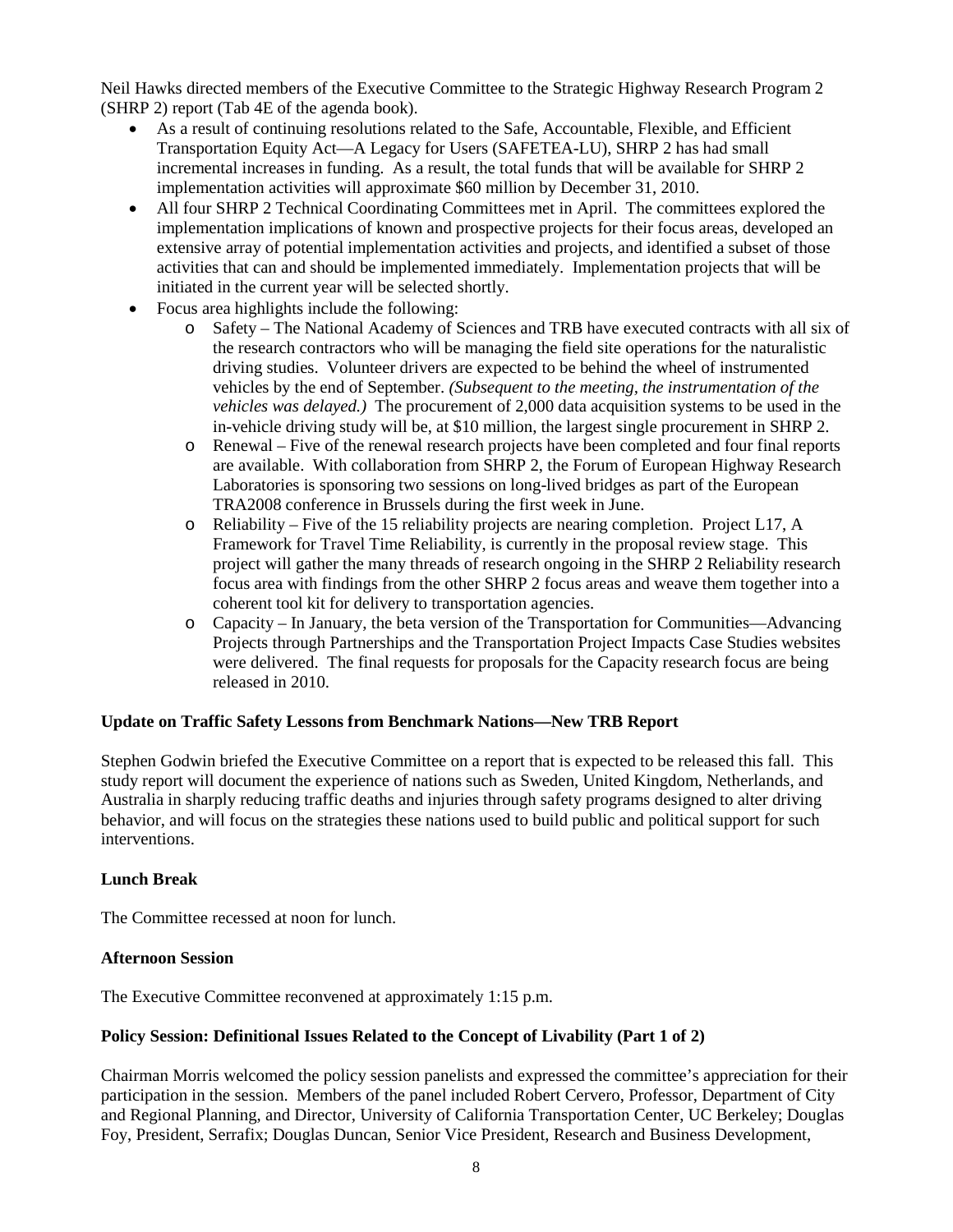CivicUS; and Steven Polzin, Director, Mobility Policy, University of South Florida Center for Urban Transportation Research.

Morris noted that the goal of the session would be to explore the various issues that need to be considered in defining the term "livability" as it pertains to transportation.

#### <span id="page-8-0"></span>**Cervero Comments**

Key points from Robert Cervero included the following:

- Large cities with compact growth, mix of uses, and balanced transportation options are places where high housing costs are offset by affordable transportation.
- Older baby boomers are in the process of downsizing and moving to infill communities.
- Immigrants, both legal and illegal, are going to play an increasing role in the nation's housing market. In 2006, immigrants made up 25% of the new entrants in to the housing market. They will flow to the larger suburban homes. Hispanic Americans will make up almost 25% of the population by 2050.
- Surveys indicate that those 55 and older have a stronger preference for attached townhomes than younger adults. Older adults want denser, more centrally located walkable areas.
- In the United States, transit-oriented development (TOD) has the potential to accommodate 25% of all new metro households. TOD is ranked by some as the top real estate investment prospect for the future.
- Seoul, South Korea, has completed several urban regeneration projects that incorporated bus rapid transit (BRT) to make up for lanes lost. The projects have reduced pollution, improved downtown mobility, helped reduce downtown average temperatures, and improved property values.
- BRT's impact in Seoul included increased speed for both bus and passenger cars, higher passenger loads, and less travel time variation.
- Sustainability will require balance, variety, and choice.

#### <span id="page-8-1"></span>**Foy Comments**

Key points from Douglas Foy included the following:

- Changing the development mindset is possible. Such an initiative succeeded in Massachusetts through the development of the Office for Commonwealth Development, which was charged with coordinating housing, transportation, energy, and environmental decisions within the state in order to encourage more sustainable development.
- All four agencies reported to Foy and he also had oversight of their capital and operating budgets. The commonwealth department developed a single context for how all the agencies worked together.
- Through Commonwealth Capital grants, Massachusetts was successful in breaking down the resistance to dense-use housing in traditionally less densely developed areas. The department was able to facilitate 600 zoning changes in one year.
- The program also included an evaluation process so that the state could measure the results of the changes.

#### <span id="page-8-2"></span>**Duncan Comments**

Key points from Douglas Duncan included the following:

- As a former county executive he has spent his life trying to develop livable communities.
- Livable communities are simply responding to what people are demanding.
- "If I can walk somewhere I am in a livable community."
- People are demanding mobility, but how to achieve mobility is changing. An example in the Washington, DC, area was the building of the arena in the 1960 on the beltway. In the 90's, when Abe Pollen was looking for a site for his new arena, he wanted it downtown and on the subway line. The Verizon Center has helped revitalize that area of DC.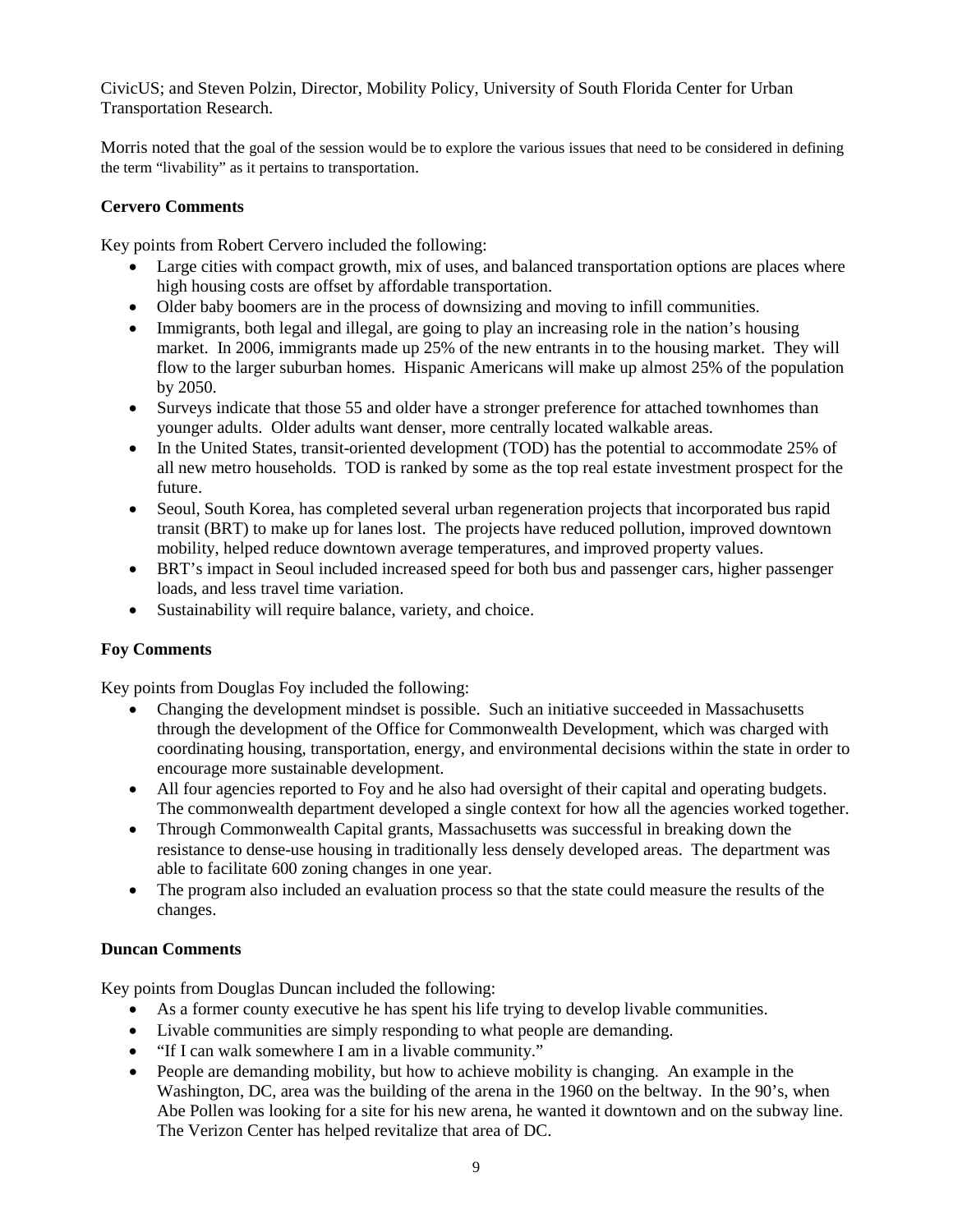- Two jurisdictions that have set the standard for livable communities are Arlington County, Virginia and Montgomery County, Maryland. They embraced transit.
- Tyson's Corner in Fairfax County, Virginia, and Georgetown in DC are communities that ignored transit and are now paying the price. Tyson's is now, finally getting transit.
- Change is not easy and can bring intense opposition. You just need to keep plugging away.
- We have to put people somewhere; we don't have the infrastructure to keep putting people further and further from the town center.

## <span id="page-9-0"></span>**Polzin Comments**

Key points from Steven Polzin included the following:

- Travel is fundamental to the human desire to interact and socialize. Travel enables economic interaction and the transportation of products and is fundamental to the functioning of the economy.
- We have supersized over the years. There are fewer service centers such as schools and hospitals than in the past. We have moved to larger facilities that are farther apart.
- Commuting to work is under 20% of all daily trips. Nearly 30% of households have no worker or no commuters. Property transaction fees, homestead tax rules, lack of portability of mortgages, high home ownership rates, etc., impede moving to minimize work trip length.
- The ability of "livability" initiatives to influence travel may be dampened by changes in context since the nostalgic days of neighborhood-centered social and economic relationships.
- "Livability" may be desirable but the impact may be less than hoped for in terms of transportation and land use impacts. Travelers may not take advantage of the opportunity to change travel behavior.
- When income increases, travel and the desire to travel goes up.
- Livability is the epitome of applying holistic thinking to transportation planning. We have learned that transportation affects everything, and we have tried to incorporate everything into our transportation decision making.
- Livability is not the totality of quality of life.
	- o Waiting in stop and go traffic is bad but waiting for a bus or train is okay?
	- o Alternative modes are dramatically slower, and if time has value this has a social cost.
	- o More congestion, higher taxes, more controls on development, etc., are not perceived by everyone as desirable.
	- o Are we forgoing fixing a deteriorating bridge so we can build a bike path (opportunity cost)?
- Is livability a rebagging or rebranding of long-recognized transportation policy issues? If so, is there any value in embracing it as a basis for defining a research agenda?
- Implementing livability
	- o Can livability appeal to more than just core urban constituencies?
	- o Can a political constituency be sustained long enough to realize some of the admittedly longterm hypothesized benefits of livability focused planning?
	- o Livability benefits from multijurisdictional, multiagency collaboration or consolidation of agencies/functions.
		- What is the cost in governmental responsiveness?
		- What is the cost of equity?

### <span id="page-9-1"></span>**Policy Session Discussion**

General themes and key issues addressed during the discussion included the following:

- Even if one is not a fan of terms like livability and sustainability, the transportation community cannot operate in its own little vacuum – must think within the larger context, including land use/zoning.
- Current livability constituency is largely urban, transit, pedestrian/bike.
- The British use the term "time pollution" eroding of time due to long commutes.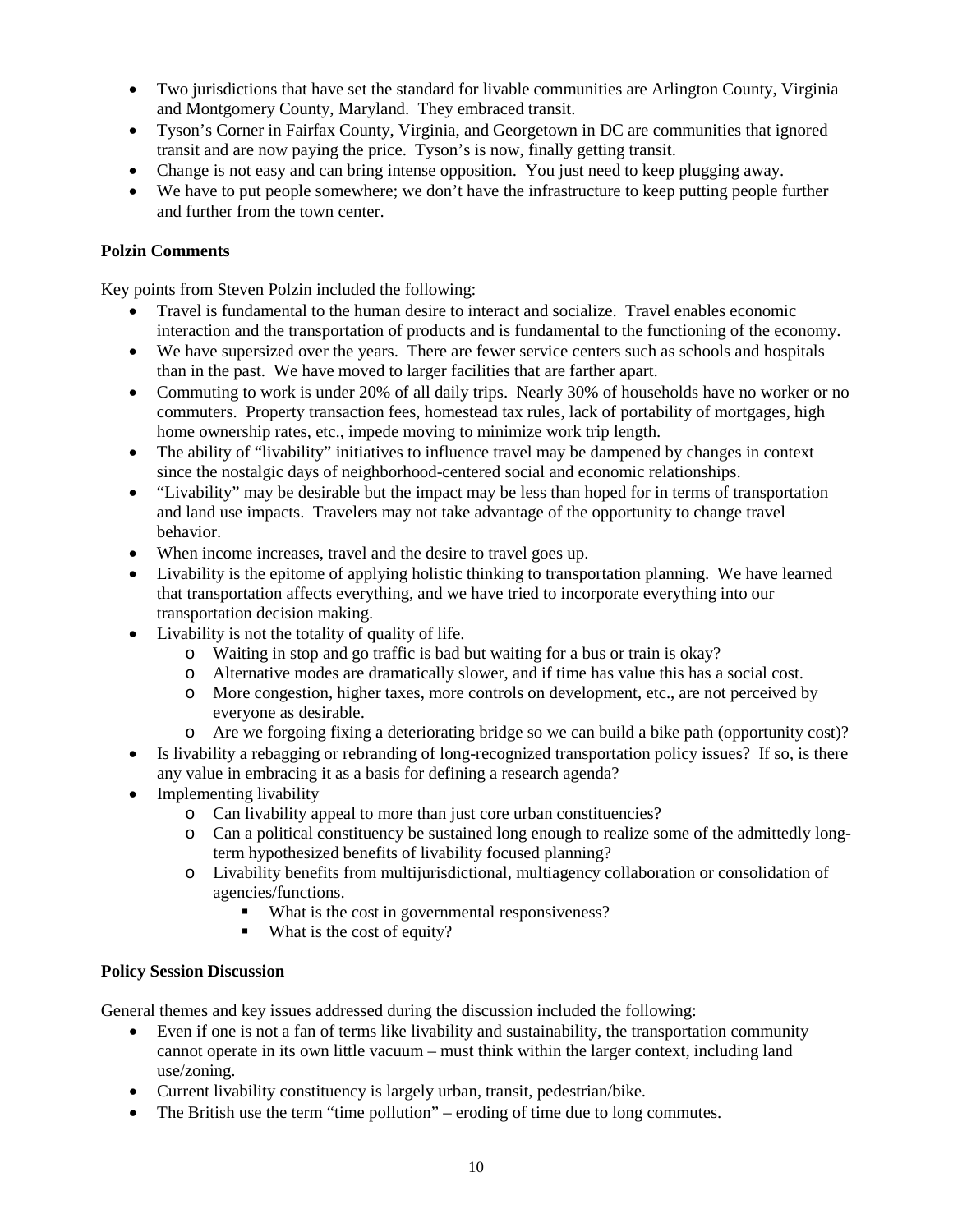- One model would be large capital investments for trunk line longer-distance travel, supplemented by more localized neighborhood-scale systems that rely more on alternate choices.
	- o Under this model, livability would be limited to the neighborhood level.
- Personal safety when walking is more of a concern than it was decades ago.
- Specialization in what we purchase makes the smaller local store more problematic (e.g., we don't just want a quart of "milk", but ½% lactose-free milk).
- Livability is a term that tries to capture a spectrum of related traits.
- Cities/communities do change over time, so it is not accurate to claim that things will always be just the way they are now.
- Many ExComm members noted that "livability" should only apply in the urban context.
- Livability concept can seem elitist to lower-income groups. Affordability is the key driver for them.
- In the real world, many local zoning ordinances are driven by prejudices and exclusiveness.
- Peter Rogoff (FTA) DOT objective in livability is to encourage people to talk to each other who have not historically done so.
	- $\circ$  Total funding for livability initiative is less than \$2 billion a small percentage of the overall program.
	- o US DOT Strategic Plan is just a draft for comment.
	- o Livability program does include highways, not just alternate modes.
- Rob Bertini
	- o All livability is local.
	- o Feds won't seek to define what this means to local jurisdictions.
	- o DOT research strategic plan that matches up to priority areas in general strategic plan will be available for comment later this year.
	- o TRB/RITA livability conference in October will generate a research agenda.

#### <span id="page-10-0"></span>**Break for Evening**

Morris called a recess to the meeting at 5:30 p.m.

#### **June 12, 2010**

<span id="page-10-1"></span>Morris called the Executive Committee back in session at 8:30 a.m.

### <span id="page-10-2"></span>**Policy Session: Definitional Issues Related to the Concept of Livability (Part 2 of 2)**

#### <span id="page-10-3"></span>Policy Session Rapporteur Summary

Summary observations drawn by Dr. William A.V. Clark, Professor, Department of Geography, University of California, Los Angeles, from the previous day's presentations included the following:

- Declining to Define
	- o What do we mean by livability?
	- o The charge: explore definitional issues related to the concept of livability as it relates to transportation
	- $\circ$  Livability = walkability (Duncan)
	- o DOT definition = livability defined as what the local community defines it to be.
	- o Many backed off or declined to state, but some were willing to engage in definitions.
	- o Livability is about addressing and responding to change (Nadeau).
- A work in progress U.S. Department of Transportation Secretary Ray LaHood defined livability as "investing in a way that recognizes the unique character of each community. The era of one-size-fitsall transportation projects must give way to one where preserving and enhancing unique community characteristics, be they rural or urban, is a primary mission of our work rather than an afterthought."
- Reiterating Themes
	- o Context of Demography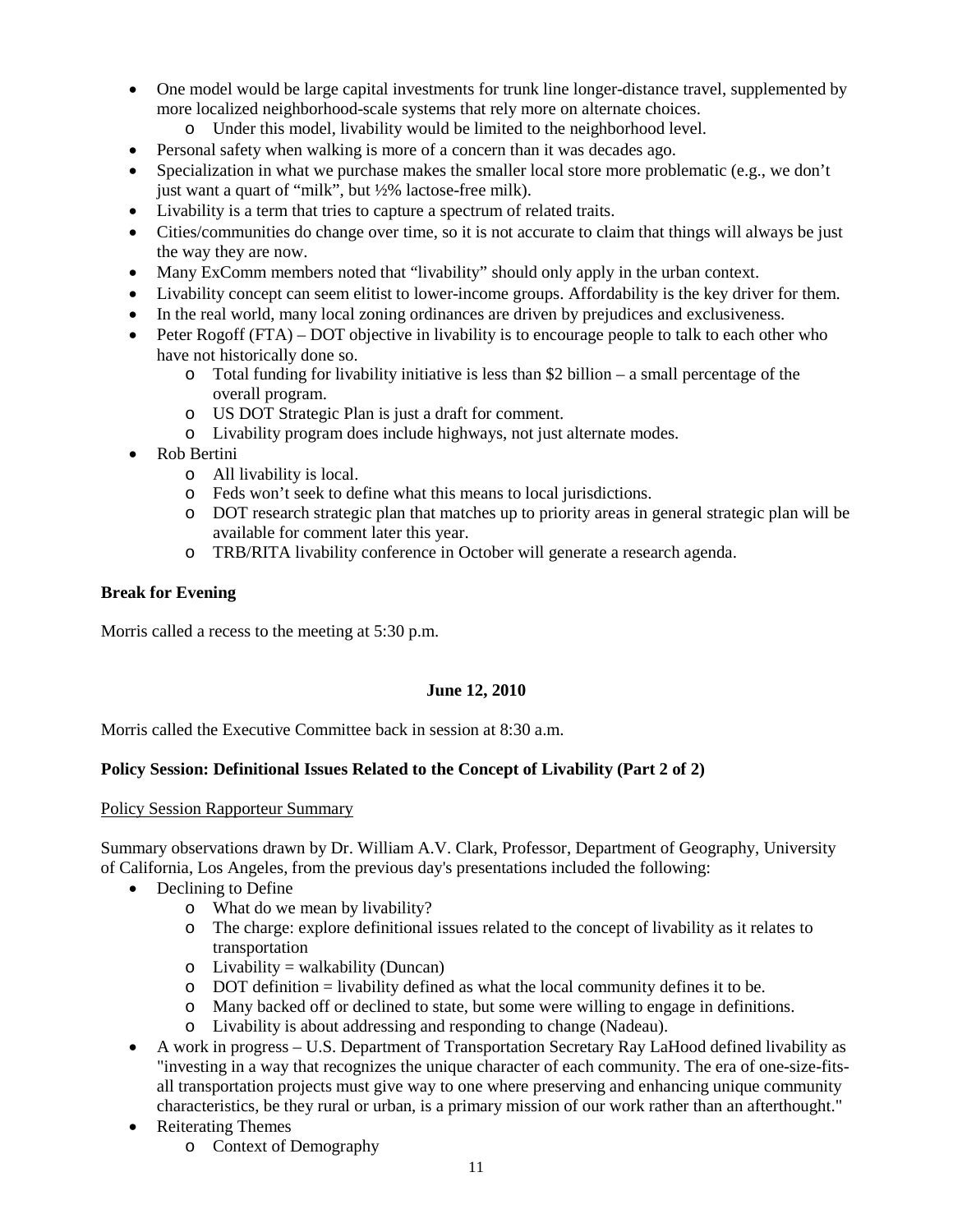- Housing + jobs 50 percent plus of costs
- Generational contexts (especially boomers and millenials) will define the new market
- Activity changes are increasingly important  $-1940$  the doctor, 2010 doctor +
- Economies of scale everything is bigger
- The workforce
- o Cooperation
	- Integrate agencies
	- Encourage (require) transportation, housing, energy, and environmental organizations to talk to each other
	- Start at the top
	- Small grants can accomplish big payoffs
- o Complexity
	- Livability is the epitome of applying holistic thinking to transportation planning (Polzin)
	- One size does not fit all Bubba and his gun rack/pick up  $=$  livability in Mississippi but not in NYC
	- Land use and transportation are complex dynamic systems, which are highly influenced by context
	- **Transportation has been inward-looking and does not engage with the wider** connected network.
- o Creating Livability
	- How to go about "livability" stimulus?
	- Demonstration projects?
	- Will the market do it--as Cervero suggests?
	- $\blacksquare$  Are the demographic projections reliable? (Portland the city grew 3%, suburbs in the county 12%, outlying counties 17%)
	- Where do crime and safety fit in?
- o Implementing Livability
	- Whom does it appeal to?
	- What is the time frame of the political constituency?
	- What is the cost of government responses?
	- What is the cost of equity effects?
	- What are the data constraints?
- Where does diversity fit in?
- Does livability have a middle class bias?
	- o Yes and No Cervero yes, Foy not necessarily.
	- o Rosenbloom suggested that we develop a more inclusive notion of livability move away from keeping people out and consider the implications of an aging society.
	- o No broad coalition because minority households are moving out to where they can afford housing and are not focused on inner-city regeneration, and aging households are moving to gated and "safe" communities.
- What might TRB and other stakeholders do about livability?
	- o Demonstration projects.
	- o Distinguish between individual and infra-structural approaches to livability.
	- o Examine how fiscal austerity constrains (any/all) approaches to transportation /livability incorporation.
	- o How to make policy when data are limited.
- Questions for Discussion
	- o Does livability matter, is it truly a local matter, or does it have national legs?
	- o How does livability matter for the 40+ million new residents in the United States?
	- o What do we know about livability outside of the ivory tower?
	- o Is it elitist and can it be made less (un) elitist?
	- o Space and time (can we have both?)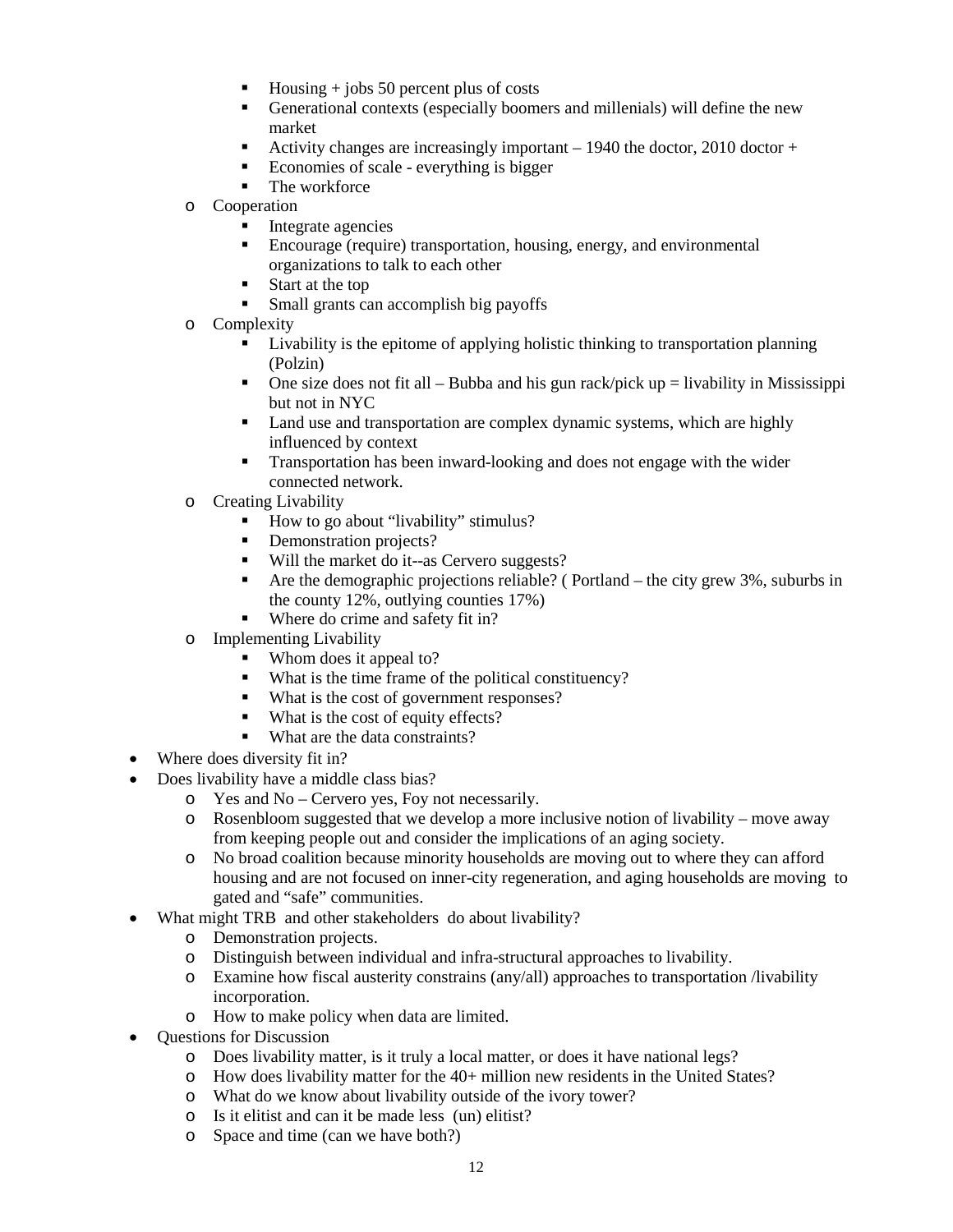#### <span id="page-12-0"></span>**Future Policy Session Topics**

Russell Houston provided an overview of the SPPR's suggested topics for the January 2011 policy session (Tab 6B of the agenda book).

• The Executive Committee decided to examine multi-modal national freight policy, including corridor-level priorities and funding strategies, during its January 2011 policy session in Washington, D.C.

#### <span id="page-12-1"></span>**Subcommittee for NRC Oversight (SNO)**

Michael Walton described the role and background of the SNO and some of its oversight activities, including its efforts to support the broadening of the representation of minorities and women on TRB committees and panels as detailed in the SNO report (Tab 3A of the agenda book).

- Walton noted that TRB has been making steady, incremental improvements related to the appointment of women and minorities on committees and panels.
- He mentioned that a new table (Table 3) was added to the report on involvement of minorities and women that highlights the dollar value of contracts awarded by CRP to minority- and women- owned companies. The table also shows the number of minorities and women who are serving as principal investigators on university teams awarded NCHRP contracts.
- Nicholas Garber requested that "Table 2. Women and Minority Participation as Chairs of TRB Committees and Panels" be amended in the future to include an explanation as to why percentages may go up or down, especially if those changes are dramatic.

#### <span id="page-12-2"></span>**Administration and Finance Division**

Michael LaPlante summarized the Administration and Finance Division report (Tab 4C of the agenda book). During his presentation he reported that:

- The total level for all TRB program activities has increased from \$99 million in calendar year 2009 to an estimated \$111 million for 2010.
- The 2010-2012 triennium budget calls for level funding from TRB's major sponsors.
- TRB self-generated income such as affiliate fees, publications sales, and Annual Meeting registration has been steadily increasing for the past several years. TRB anticipates that these increases will more than offset any increased expenses attributable to inflation and minimal salary increases.
- In the current 2010-2012 triennium, the states collectively are financing about 47 percent of TRB's Core Program. At present FHWA, TRB's largest and original sponsor, contributes about 15 percent, other agencies finance about 7 percent, and TRB self-generated income covers the remaining 31 percent.
- The amount of annual core operating expenditures held in reserve is expected to increase to approximately \$10M during the current triennium. However, this increase will likely not keep pace with expected increases in Core Program expenditures. Therefore, the amount held in TRB Reserves as a percent of yearly operating costs is expected to drop slightly to  $\sim 62$  percent.

#### <span id="page-12-3"></span>**Studies and Special Programs Division**

Stephen Godwin noted that the Studies and Special Programs Division report (Tab 4B of the agenda book) provides an overview of pending studies, potential studies, policy studies under way, and reports completed in 2010. Highlights of Godwin's presentation include the following:

• The Executive Committee approved the three-year renewal of the Committee on Review of the Federal Railroad Administration Research and Development Program.